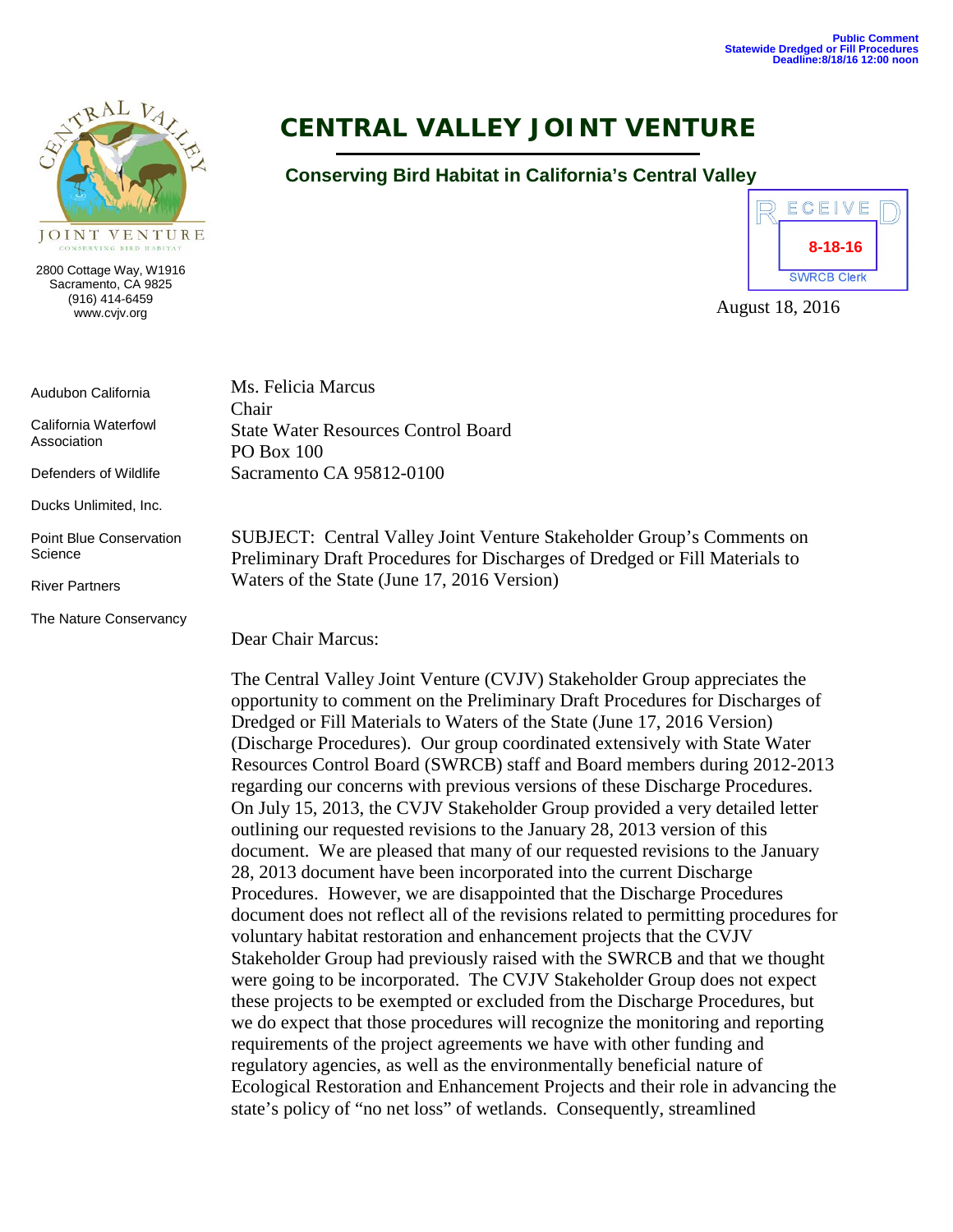procedures should be adopted for these projects and additional revisions to the Discharge Procedures are needed. Some information that will provide context for our comments follows.

## **Joint Venture Background**

Joint ventures are self-directed public-private partnerships responsible for implementing national or international bird conservation plans within a specific geographic area or for a specific taxonomic group and are formally recognized for that responsibility. The CVJV is comprised of 19 partners including representatives from seven non-governmental conservation organizations, 11 state and federal agencies, and one regulated utility provider. The CVJV's mission is to work collaboratively through diverse partnerships to protect, restore, and enhance wetlands and associated habitats for waterfowl, shorebirds, waterbirds, and riparian songbirds in California's Central Valley in accordance with the CVJV's Implementation Plan.

The Central Valley is one of the most important and most threatened areas for waterfowl and other wetland-dependent wildlife on the continent. Habitat loss has been extensive. More than 95% of the wetlands that were present historically have been lost. The CVJV is working rigorously to conserve wetland habitat in this critical area before it is too late.

The process by which CVJV partners restore, enhance, and conserve wetland habitat consists primarily of developing "managed wetlands" or "irrigated wetlands." Managed wetlands are developed and maintained through land contouring; planting of food resources for migratory waterfowl, shorebirds, and other wetland-dependent species; vegetation management; and irrigation and water management. In particular, land contouring involves moving soil to create swales and islands that mimic natural conditions in floodplains and other natural wetlands and to reduce topographic variation in order to maximize water use efficiency and water and vegetation management capabilities. The purpose of developing managed wetlands is to optimize the habitat value of the few remaining wetlands that exist in California for the species that are dependent on them.

Many of the CVJV's opportunities for wetland restoration and enhancement occur within areas recognized as "Waters of the State." Most of these areas are also recognized as "Waters of the U.S." Habitat restoration and enhancement work may cause the discharge of dredge or fill into these wetland areas even though the work results in an increase in the quality, and usually also the quantity, of wetland habitat. Beneficial habitat restoration and enhancement work that occurs in Waters of the State that are also Waters of the U.S. is already subject to the U.S Army Corps of Engineers' (Corps') Clean Water Act (CWA) Sections 404 and 10 and State Water Quality Certification CWA Section 401 permitting requirements and should not be subject to additional permitting requirements by the Discharge Procedures.

The CVJV Stakeholder Group is concerned that, if the Discharge Procedures document subjects wetland restoration and enhancement projects to additional permitting requirements, it will adversely impact the ability of the conservation partners of the CVJV and other joint ventures in California, including the San Francisco, Sonoran, Pacific Birds, and Intermountain West Joint Ventures, to deliver on-the-ground wetland restoration and enhancement. This outcome would be counter to the policy of the State of California, as set forth in Executive Order W-59-93, which states that the Water Boards' regulation of dredged or fill activities will be conducted in a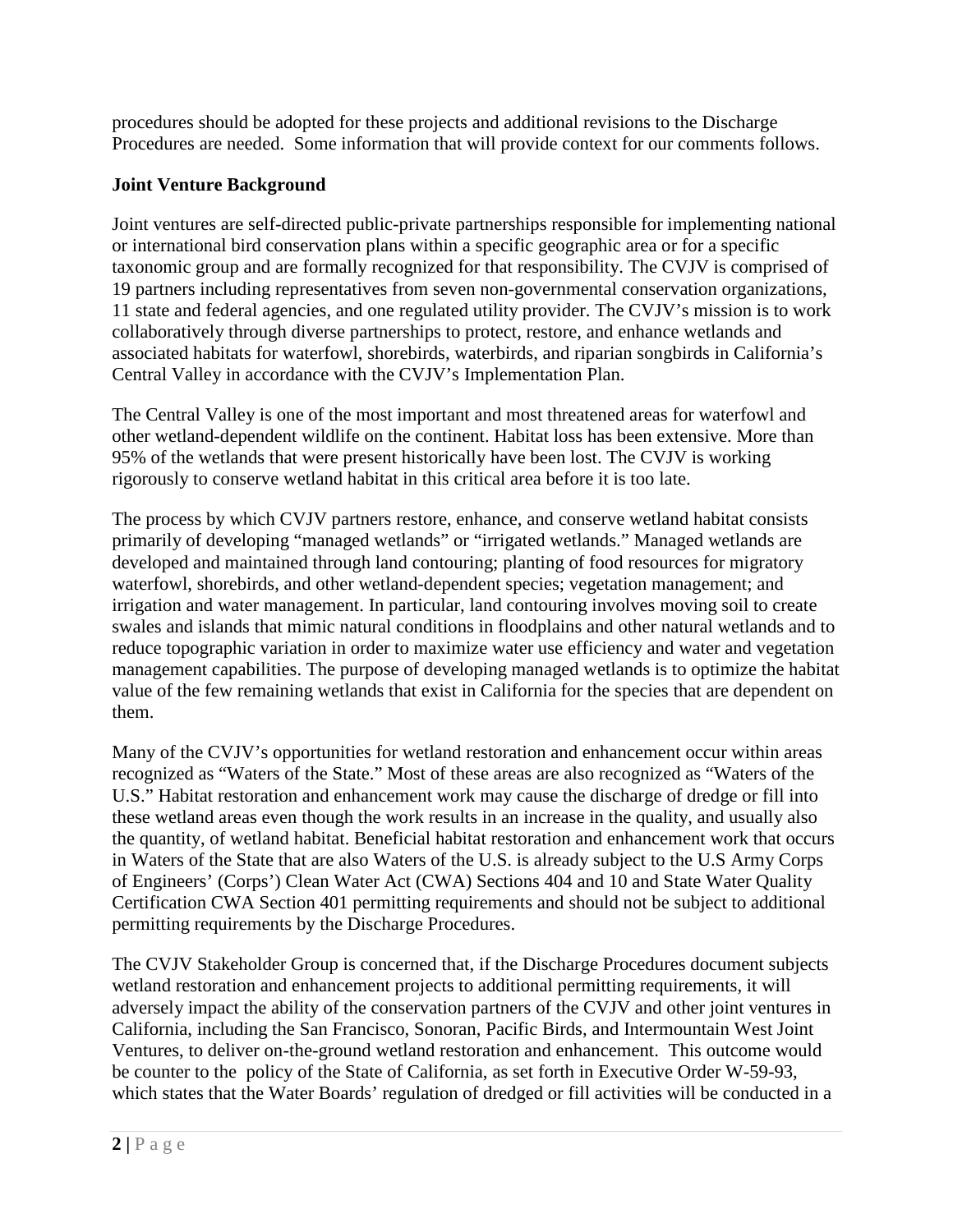manner "to ensure no overall net loss and long-term net gain in the quantity, quality, and permanence of wetlands acreage and values . . .". Those who develop and maintain managed wetlands do so with no commercial purpose. Two-thirds are private landowners and one-third are government agencies. Most of the privately-owned managed wetlands are under conservation easements that restrict the use of the land for purposes other than wetland habitat. To encourage these landowners to continue to make efforts to advance the state's wetland policies requires the provision of incentives and the removal of disincentives. Additional regulatory burdens and costs are disincentives.

#### **Overview of CVJV Stakeholder Group's Input on Previous Versions of Discharge Procedures**

The CVJV Stakeholder Group met with members and staff of the SWRCB on April 16, 2013 to discuss the group's concerns with the preliminary draft Water Quality Control Policy for Wetland Area Protection and Dredged or Fill Permitting (January 28, 2013) (Wetland Policy), a predecessor to the current document. The CVJV followed up with a detailed letter dated July 15, 2013, in which it requested specific revisions to the Wetland Policy. A revised version of the Wetland Policy was not available for almost 3 years.

On April 27, 2016, SWRCB staff held a meeting for Environmental Advocacy and Restoration Stakeholders to discuss key elements of the new version of the Wetland Policy that was being developed. A representative of the CVJV Stakeholder Group attended that meeting. SWRCB staff stated that the intent of that meeting was to solicit feedback with regard to the key elements of the draft Wetland Policy prior to public release. However, there was not yet a revised Wetland Policy document for the Stakeholders to review at the time of that meeting so it was not possible to provide useful feedback on the revised document. On June 17, 2016, the SWRCB issued the Discharge Procedures with public comments due on August 4, 2016. After a public hearing on July 19, 2016, at which members of the CVJV Stakeholder Group testified, the Board extended the comment period to August 18, 2016.

The Discharge Procedures document is the follow-up and successor draft to the Wetland Policy. A previous draft of the Wetland Policy was issued on March 9, 2012. Through this letter, the CVJV Stakeholder Group wishes to express its concern that some of its requested revisions in the July 15, 2013 letter have not been incorporated into the Discharge Procedures. More detailed discussions of the CVJV Stakeholder Group's concerns with the Discharge Procedures document follow.

#### **Monitoring Requirement for Ecological Restoration and Enhancement Projects**

The CVJV Stakeholder Group's requested definition of "Ecological Restoration and Enhancement Projects" was largely incorporated in the Discharge Procedures. However, it does not appear to have a substantive effect on the treatment of Ecological Restoration and Enhancement Projects within the Discharge Procedures document except in two cases: Ecological Restoration and Enhancement Projects are not required to provide compensatory mitigation plans (Page 4, Subsection d, Lines 41-42), and Ecological Restoration and Enhancement Projects are exempted from providing alternatives analyses (Page 7, Subsection d, Line 267). Ecological Restoration and Enhancement Projects, however, are required to submit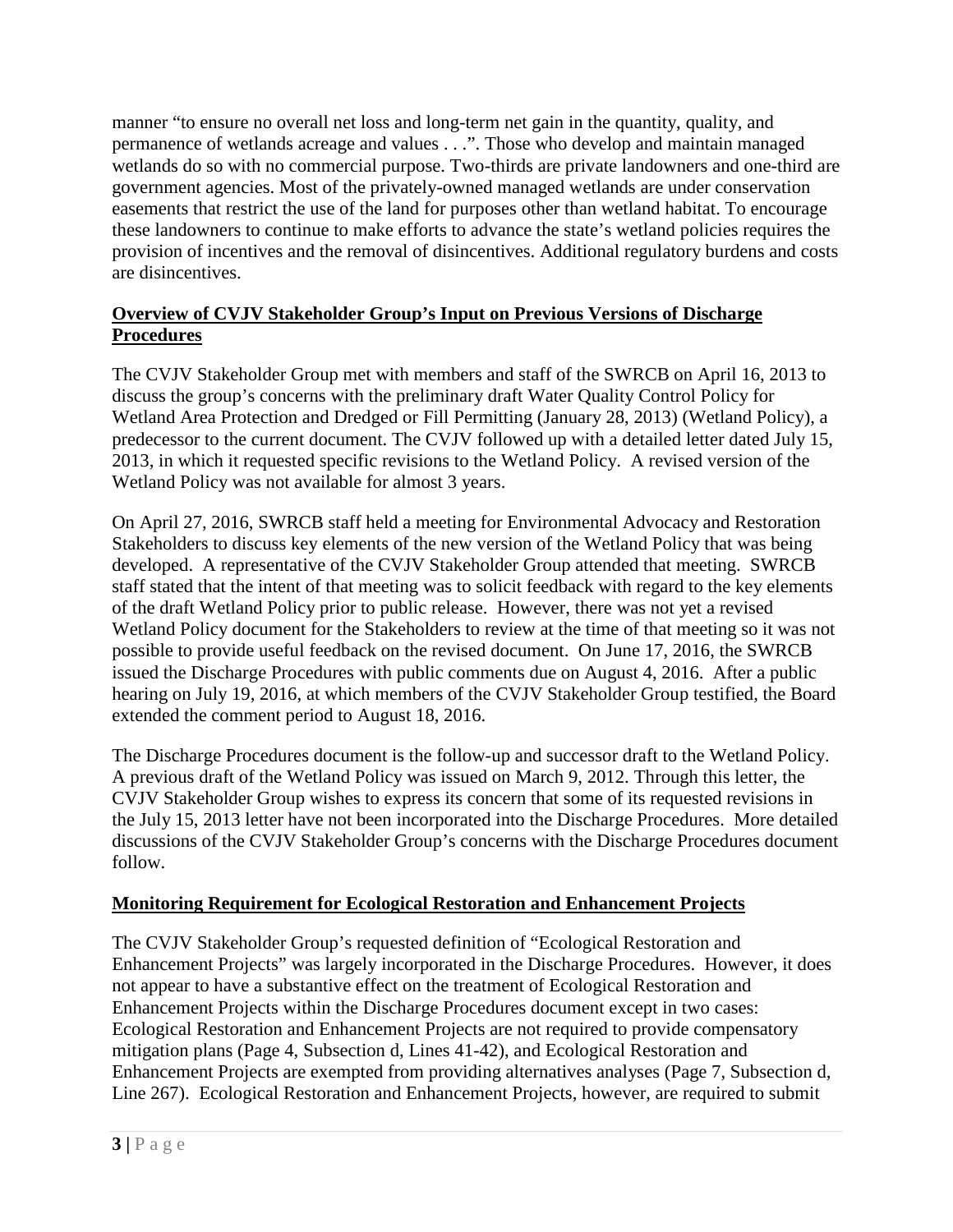draft monitoring plans with their applications for permits under the Discharge Procedures (Pages 5-6, Subsection g, Lines 195-203). This is unacceptable because these projects already have sufficient monitoring requirements.

As discussed at the April 16, 2013 meeting between the CVJV Stakeholder Group and SWRCB personnel, Ecological Restoration and Enhancement Projects are already subject to monitoring and reporting as required by the binding stream or wetland enhancement or restoration agreement or wetland establishment agreement through which the project was undertaken (private lands) or through routine assessments conducted by the managing resource agency to determine progress in accomplishing habitat management objectives (public lands). SWRCB personnel indicated that the Policy will not require any additional monitoring or reporting for these projects but requested examples of representative agreements documenting those monitoring and reporting requirements.

Most of the wetland restoration and enhancement work that is conducted on private lands in the Central Valley is funded by the Natural Resources Conservation Service (NRCS), California Wildlife Conservation Board (WCB), North American Wetlands Conservation Act (NAWCA), U.S. Fish and Wildlife Service (USFWS), or California Department of Fish and Wildlife (CDFW). Monitoring results are kept in the grantor and/or grantee's project files. NRCS conducts annual monitoring of its projects, regardless of the program under which the project was accomplished. NRCS' programs require landowners to manage and maintain projects for a minimum of 10 years and up to perpetuity, depending on the program. WCB grant agreements require that wetland restoration and enhancement projects be managed and maintained for the purpose for which they were intended in the grant for a minimum of 25 years. The grant agreements include a Management Plan that describes the site monitoring that will be conducted over that time period. NAWCA also requires that wetland restoration and enhancement projects be managed and maintained for the purpose for which they were intended in the grant for a minimum of 25 years from the date the Grant Officer receives final performance and financial reports. The management and maintenance requirements in these documents are transferred from the grantee to the landowner (public or private) in a separate site-specific agreement between the grantee and the landowner.

Most of the private wetlands in the Central Valley are permanently protected in conservation easements held by NRCS, USFWS, or CDFW. These agencies all conduct annual monitoring of their easement properties. USFWS conducts aerial monitoring of its Sacramento and San Joaquin Valley wetland easements and restoration and enhancement projects annually.

USFWS has an extensive annual habitat review program for each of the five refuges included in the Sacramento National Wildlife Refuge (NWR) Complex including Sacramento, Delevan, Colusa, Sutter, and Sacramento River NWR's. This program has been in place for many years. Habitat conditions in individual tracts on each refuge are compared to the habitat objectives that were established for those tracts during the previous year's review and specific work that is needed on each tract is identified and prioritized. USFWS staff also routinely conducts surveys and monitoring for a variety of plants and wildlife on their properties to assess progress in accomplishing habitat and species management objectives.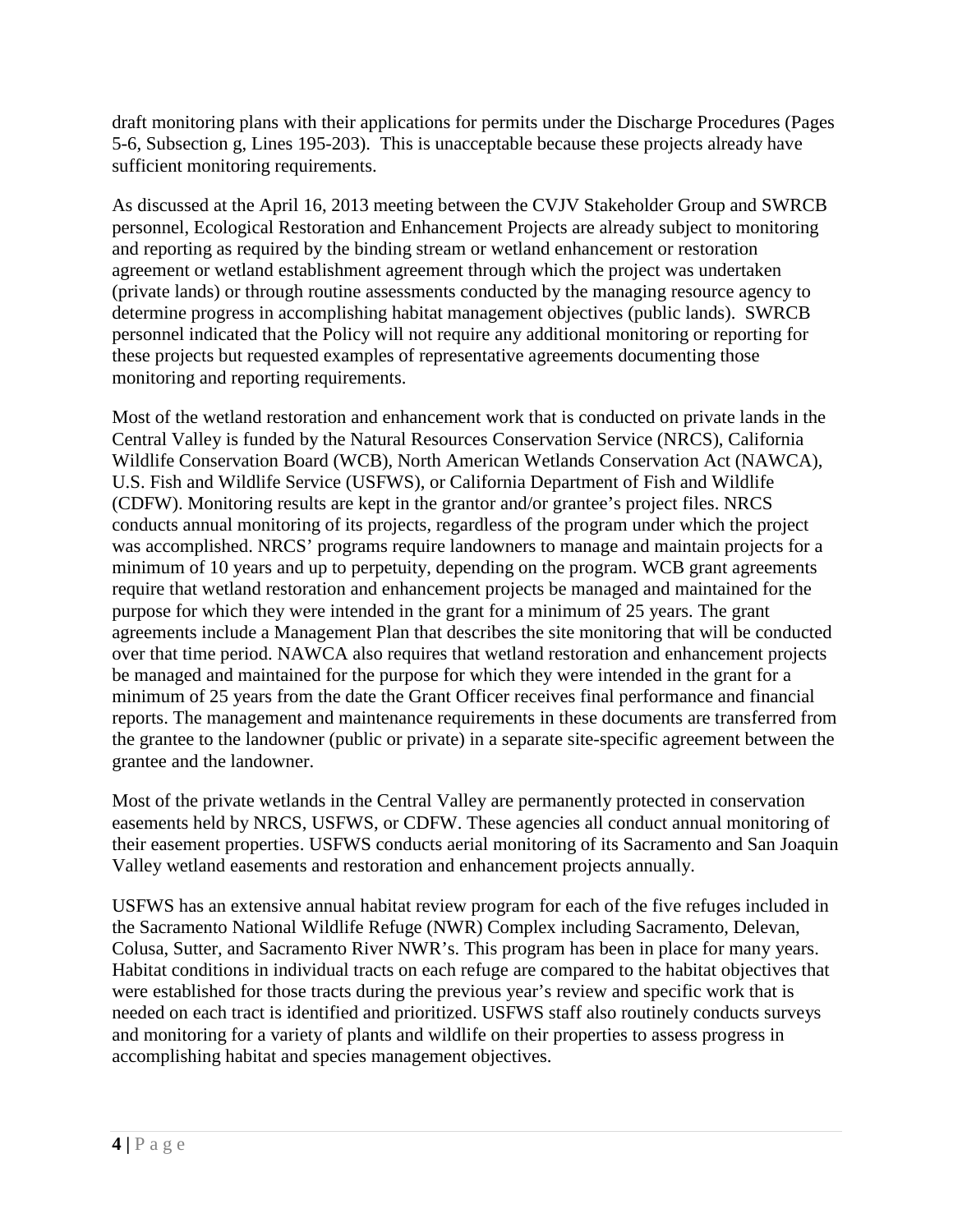The CVJV attached samples of each of these types of agreements to its 2013 comment letter. If the attachments are no longer available to the SWRCB members and staff, the CVJV would be happy to provide the samples again.

The CVJV maintains that, because ecological restoration and enhancement projects are inherently beneficial to the environment and advance the state policy of "no net loss" of wetlands, the Discharge Procedures should recognize and accept the monitoring and reporting requirements included in the existing agreements with funding agencies and other wildlife regulatory agencies and programs. To require additional monitoring and reporting plans as part of the Discharge Procedures is not reasonable and will consume resources and serve as a disincentive to undertake important voluntary conservation efforts.

#### **Project Application Submittal Process and Timeline**

The materials that are required for an application to be considered complete need to be clearly defined and not left to the discretion of the permitting authority. This section, as currently written, will result in a process that is not clearly understood by applicants and that is not applied consistently by staff. The possible requirement by the permitting authority on a case-by-case basis to assess potential impacts associated with climate change related to the proposed project and any proposed compensation (see Subsection 2b) needs to be further explained and the methodology for conducting such an assessment needs to be defined.

The timeline for reviewing/approving project applications needs to be clearly defined. Our July 15, 2013 comment letter provided suggested language for specifying the timeline related to reviewing/approving applications for Ecological Restoration and Enhancement Projects. That language should be included in the Discharge Procedures document as follows: "The Regional Water Quality Control Board (RWQCB) must determine if an application is complete and notify the prospective permittee accordingly in writing within 30 calendar days of the date of receipt. If the application is determined to be incomplete, the RWQCB must request the specific additional information needed to make the application complete from the prospective permittee within that 30-day period. The RWQCB may make only one request for additional information in response to an application. If the prospective permittee does not provide all of the requested information, then the RWQCB will notify the prospective permittee in writing within 30 calendar days of the date of receipt of the supplemental information that the application is still incomplete. The application review process will not commence until all of the requested information has been received by the RWQCB. The prospective permittee shall not begin the proposed activity until either: a) Prospective permittee is notified in writing by the RWQCB that the proposed activity may proceed under the issued permit; or b) 45 calendar days have passed since the notification of receipt of a complete application and the prospective permittee has not received written notice from the RWQCB that the proposed activity may proceed under an issued permit."

# **Permit Fee Structure**

As stated in our July 15, 2013 comment letter, a fee structure for permitting projects needs to be provided. Knowing required fees up-front will aid in project planning and budgeting. It will take less time for RWQCB staff to review applications for Ecological Restoration and Enhancement Projects than many other types of projects. Therefore, the permit fees for Ecological Restoration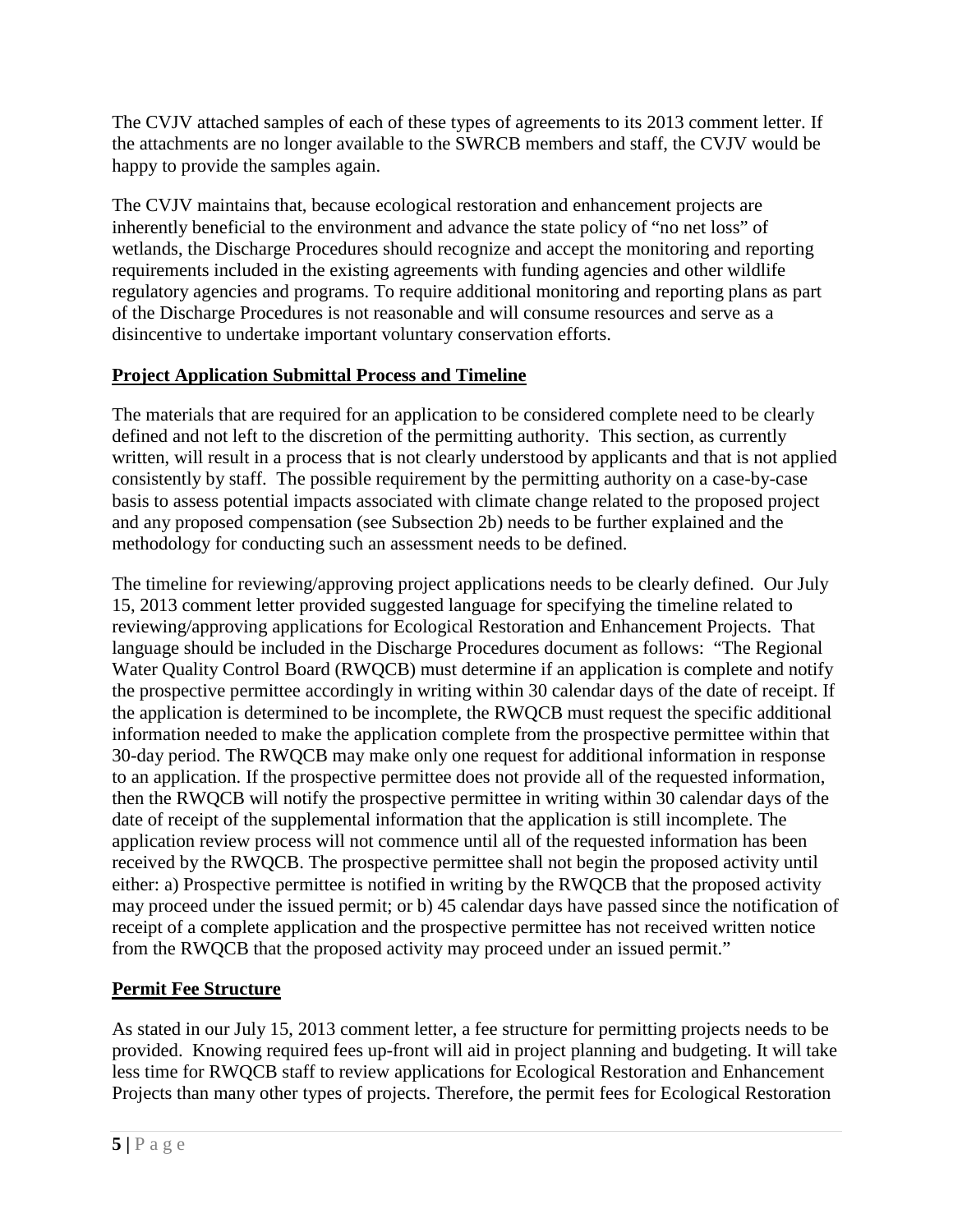and Enhancement Projects should be lower than for other types of projects. In addition, many of these projects are funded with grant dollars and the funding entities desire that most of those dollars be applied directly to on-the-ground restoration and enhancement activities. Also, lower permit fees for these projects will encourage voluntary wetland conservation efforts, which in turn, will help achieve the Discharge Procedures' objective of achieving, "…no overall net loss and a long-term net gain in the quantity, quality, and diversity of waters of the state, including wetlands."

#### **Specific Requests for Revisions**

The January 28, 2013 Wetland Policy contained material that is not included in the June 17, 2016 Discharge Procedures. In addition, these two documents are organized differently. Therefore, it is not easy to determine if all the line-specific comments and requested revisions provided in our July 15, 2013 letter have been addressed in the current Discharge Procedures document. Comments on and specific requests for revisions to the Discharge Procedures document are provided below. This is not an all-inclusive list of our concerns and it is possible that the CVJV Stakeholder Group will identify additional issues after further review of the Discharge Procedures and additional coordination with SWRCB staff and Board members.

- 1. Wetland Definition (Pages 1 and 2, Section ll, Lines 40-43 and 50-51). The definition of "Waters of the State" should be jurisdictional and not be subject to determination by Water Boards on a case-by-case basis.
- 2. Project Application Submittal (Pages 3-6, Section A, Lines 91-203). Add a new subsection header titled: "1) Ecological Restoration and Enhancement Projects that will occur within areas recognized as Waters of the State that are also recognized as Waters of the U.S. shall not be subject to additional permitting requirements by the Discharge Procedures. Those projects will continue to follow the application procedures already in place to satisfy the Corps' CWA Sections 404 and 10 and State Water Quality Certification CWA Section 401 permitting requirements."
- 3. Project Application Submittal (Pages 3-6, Section A, Lines 91-203). Add a new subsection header titled: "2) Ecological Restoration and Enhancement Projects that Will Occur within Areas Recognized as Waters of the State that are Not Also Recognized as Waters of the U.S." Insert the following text under this subsection header: "A complete application package for Ecological Restoration and Enhancement Projects that will occur within areas recognized as Waters of the State that are not also recognized as Waters of the U.S. will include the following items: i) Contact information (name, address, and telephone number) for permitee; ii) Location of proposed project; iii) Description of proposed project including project's purpose, size, and schedule; iv) Description of impacted water bodies including name of receiving water body, anticipated potential stream flow during project activities, potential impacts to water quality, anticipated permanent and temporary impacts to Waters of the State from any discharge other than dredging (in acres/linear feet), and volume and type of dredged material to be discharged to Waters of the State; v) Wetland determination (identification of wetland types and map of wetland locations using GIS digitizing or GPS coordinates; vi) Description and photographs of baseline habitat conditions at the project site and discussion of best management practices that will be implemented to avoid or minimize project impacts on the environment; vii) Wetland restoration or enhancement plan or contract; viii) Binding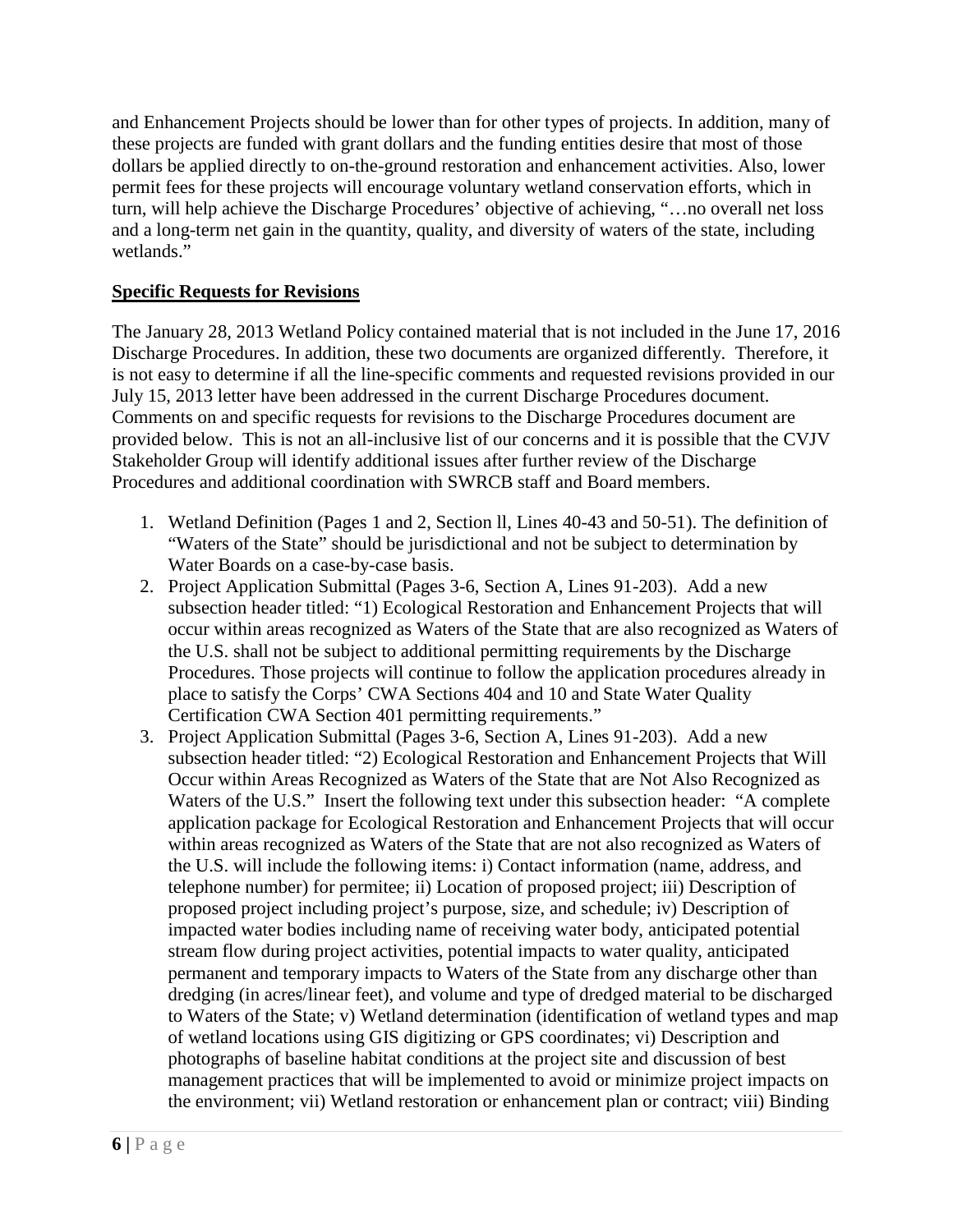stream or wetland restoration or enhancement agreement or wetland establishment agreement between the landowner and federal or state resource agency or nongovernmental conservation organization (if different than item "vii" above); ix) Description of monitoring or reporting requirements for project and identification of where such information will be filed; x) Identification of any federally or state-listed special-status species or designated critical habitat for those species that might be affected by the proposed work (for non-federal applicants) or documentation demonstrating compliance with the Federal Endangered Species Act (for federal applicants); xi) CEQA documentation (for those projects with a federal nexus but no state nexus other than Section 401 compliance, National Environmental Policy Act [NEPA] documentation sufficient for the RWQCB to prepare the CEQA documentation will be provided); and xii) Permit fee."

- 4. Project Application Submittal (Pages 5-6, Subsection g, Lines195-203). Replace Subsection g. with "Monitoring and reporting to ensure that Ecological Restoration and Enhancement Projects are being managed and maintained consistent with their intended purpose shall be limited to that which is required by the binding stream or wetland enhancement or restoration agreement or wetland establishment agreement through which the project was undertaken (private lands) or which is routinely conducted by the managing resource agency to assess progress in accomplishing habitat management objectives (public lands) (see definition of Ecological Restoration and Enhancement Projects). These Discharge Procedures do not require any additional monitoring or reporting for these projects."
- 5. Activities and Areas Excluded from the Application Procedures for Regulation of Discharges of Dredged or Fill Material to Waters of the State (Pages 9-11, Subsection 1, Lines 361-387). The Discharge Procedures recognizes that Corps Regulatory Guidance Letters 82-03, 87-07, and 07-02 create exemptions from CWA Section 404 permits for construction or maintenance of irrigation and maintenance of drainage ditches. Although these exemptions may have originally been developed to address ditches used for agriculture, they also apply to ditches used to convey water to or from managed wetlands. Most of the wetlands that remain in the Central Valley are managed wetlands that depend on ditches and irrigation infrastructure for water supply and drainage. Most of these wetlands could not be supported without these water conveyance systems because the natural hydrology of the Central Valley has been so drastically altered. Therefore, this section needs to state that construction and maintenance of irrigation ditches and maintenance of drainage ditches for purposes of Ecological Restoration and Enhancement Projects are not subject to the procedures for dredged or fill discharges included in the Discharge Procedures.
- 6. Ecological Restoration and Enhancement Project (Pages 12-13, Lines 437-457). The language in the definition of an Ecological Restoration and Enhancement Project that we provided in our July 15, 2013 comment letter related to such projects being undertaken on public lands, needs to be included in the definition provided in the Discharge Procedures. Insert the following sentence on Line 446 after "…or non-governmental conservation organization…": "Such projects may also be undertaken voluntarily on public lands that are managed primarily to provide wildlife habitat, such as state wildlife areas, preserves, and national wildlife refuges, to help accomplish habitat management objectives."